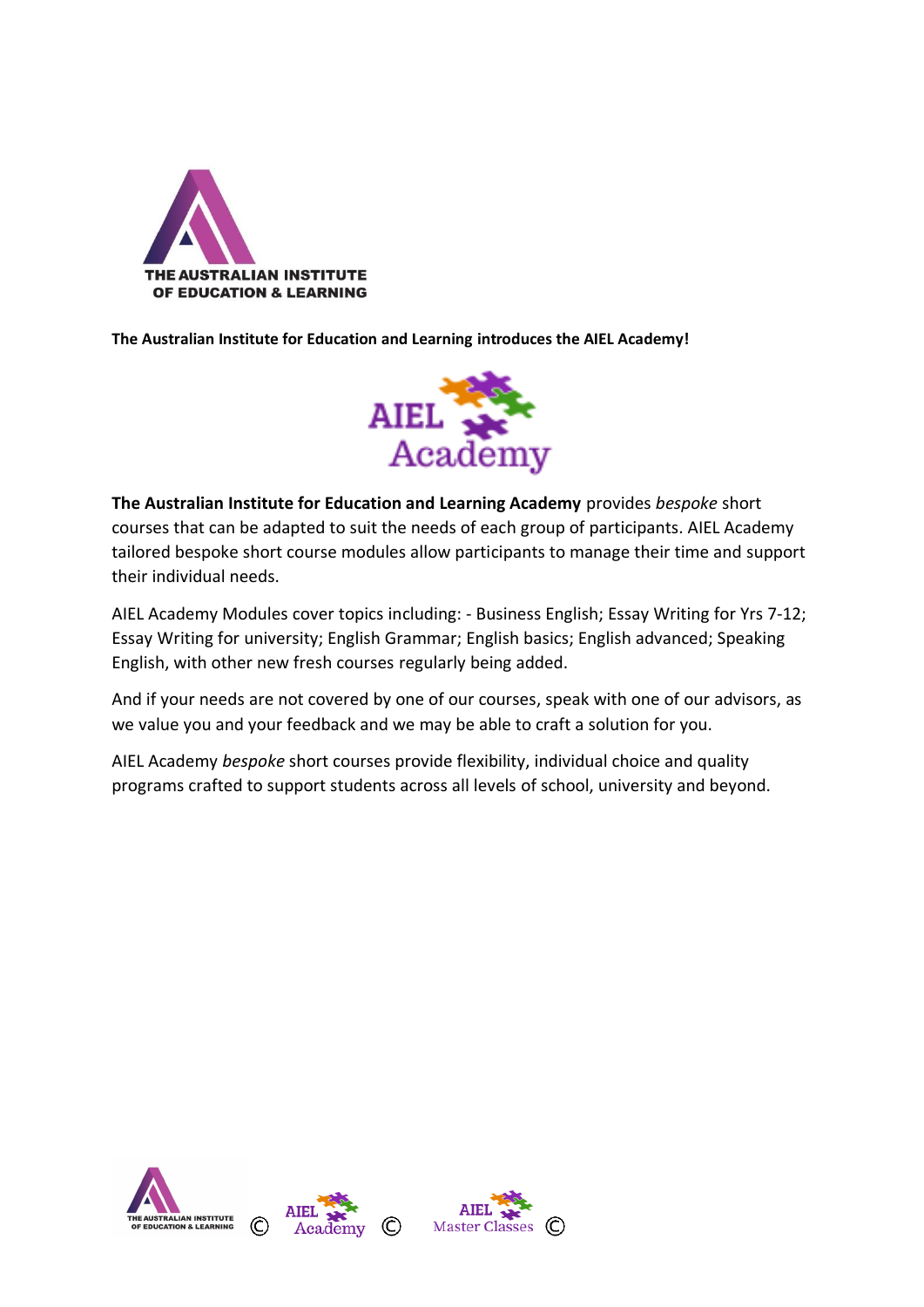

## **AIEL Academy bespoke Modules: - suit all ages and all levels of competencies.**

Modules will be offered as 4-week or 8-week sets.

#### **English Grammar:**

#### **Module length – 8 weeks**

You want to **understand English-speaking people**, and you want them to understand you, you need an understanding of how English works then you need to understand grammar!

**Grammar** is the set of rules that govern the usage of English language. A strong grasp of English **grammar** is therefore of the greatest importance.

When you study grammar, instead of usage rules, we introduce you to sentences that people use in real-life situations and **what the grammar means**. Being able to decode the grammatical meaning helps you understand more of what people say

But it's not the only way. Instead of starting with a rule book, we start with the language, and think of grammar as the **way people form sentences in real life**.

If you are interested in communication, your goal is *NOT* to memorise rules and judge another people's English to decide if it is correct or not. When you understand people, you can speak with them in the same way and they will understand you.

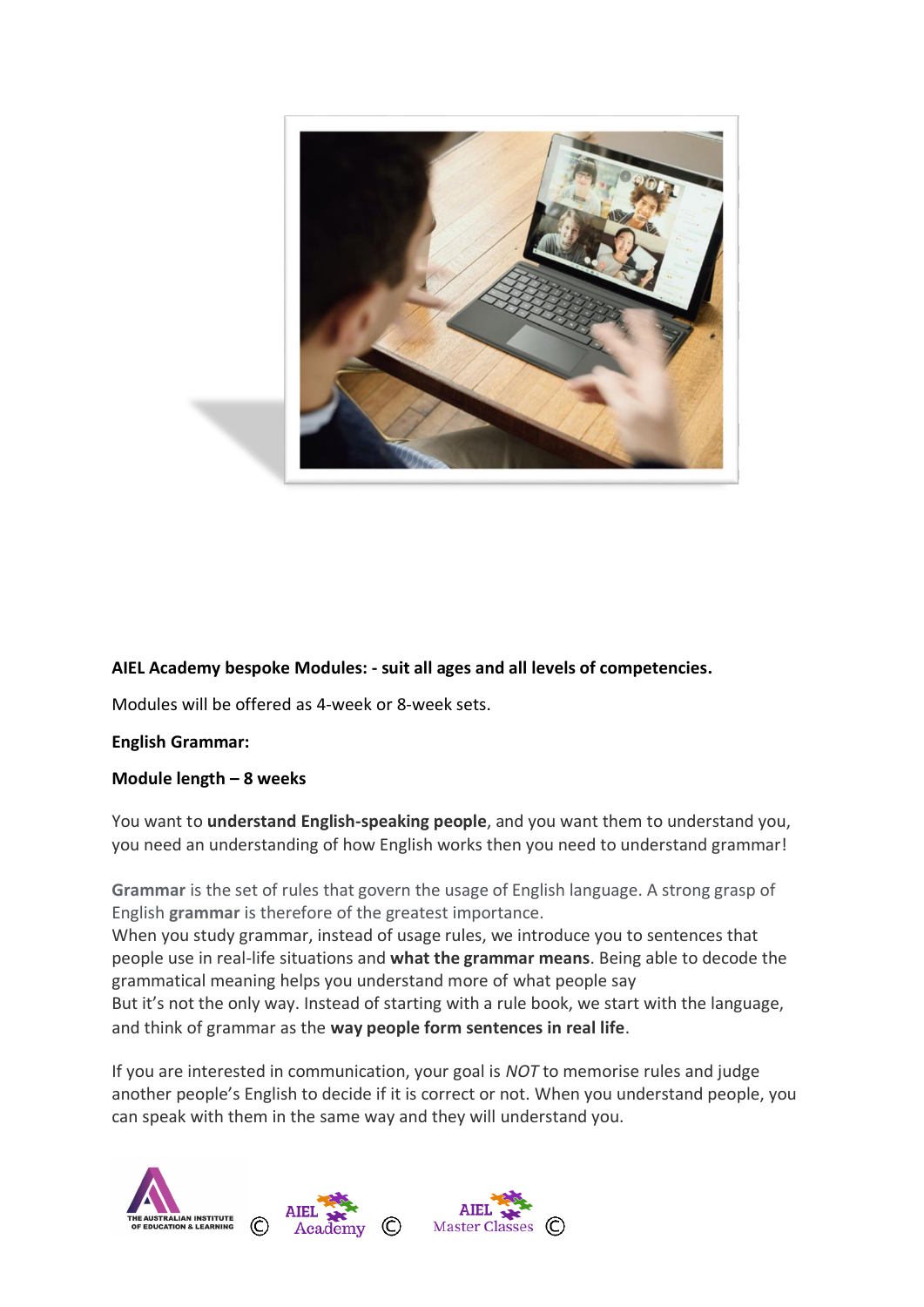So, the AIEL Academy set of Grammar modules are designed to give you a base of knowledge that will help underpin your success in speaking and writing English. Our set of modules is designed as a lineal set you progress from module 1 to 3.

Our grammar modules are designed for **all students, all ages, all levels of competencies.**

**Module 1** – Introduction and basic of grammar.

Duration; 8 weeks

**Module Two** – Build on the basics and apply the rules.

Duration; 8 weeks

**Module Three** – You are well on your way to proficient grammar understanding and application

Duration; 8 weeks

#### **The modules explore:-**

- The Present Tense.
- The Past Tense.
- The Present Perfect and the Past Perfect.
- The Future and the Future Perfect.
- The Imperative.
- Linking Verbs.
- Present Participles, Past Participles, and Verbals.
- Reflexive and Reciprocal Pronouns and Verbs.

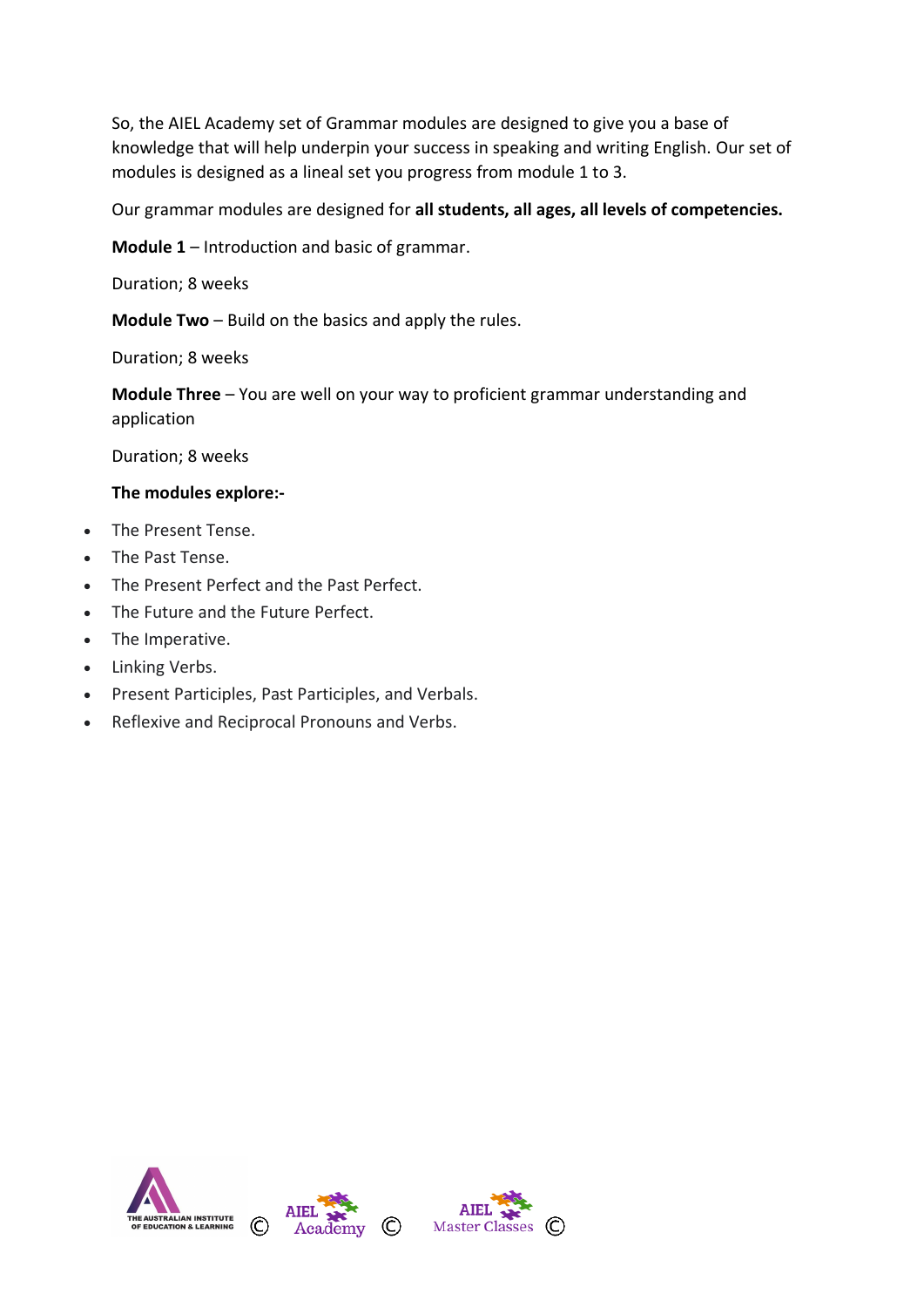

# **Business English: a passport to the global possibilities.**

Knowing English with confidence, will help you succeed in your career! English Is the World Language.

This is obvious to anyone who lives in our modern world. Employers want employees who speak English. This might not be fair, but it is the reality.

Learning English will allow you to communicate in any situation. Chances are that someone will speak English no matter where you are. English proficiency opens up global communication and global success! English Opens Up International Communications

**Business English** is the type of English used in business contexts, such as international trade, commerce, finance, IT; insurance, banking, and many office settings.

The AIEL Academy **Business English** modules includes: -

- business meetings.
- sales presentations.
- negotiations.
- business correspondence.
- business reports.
- executive summaries.

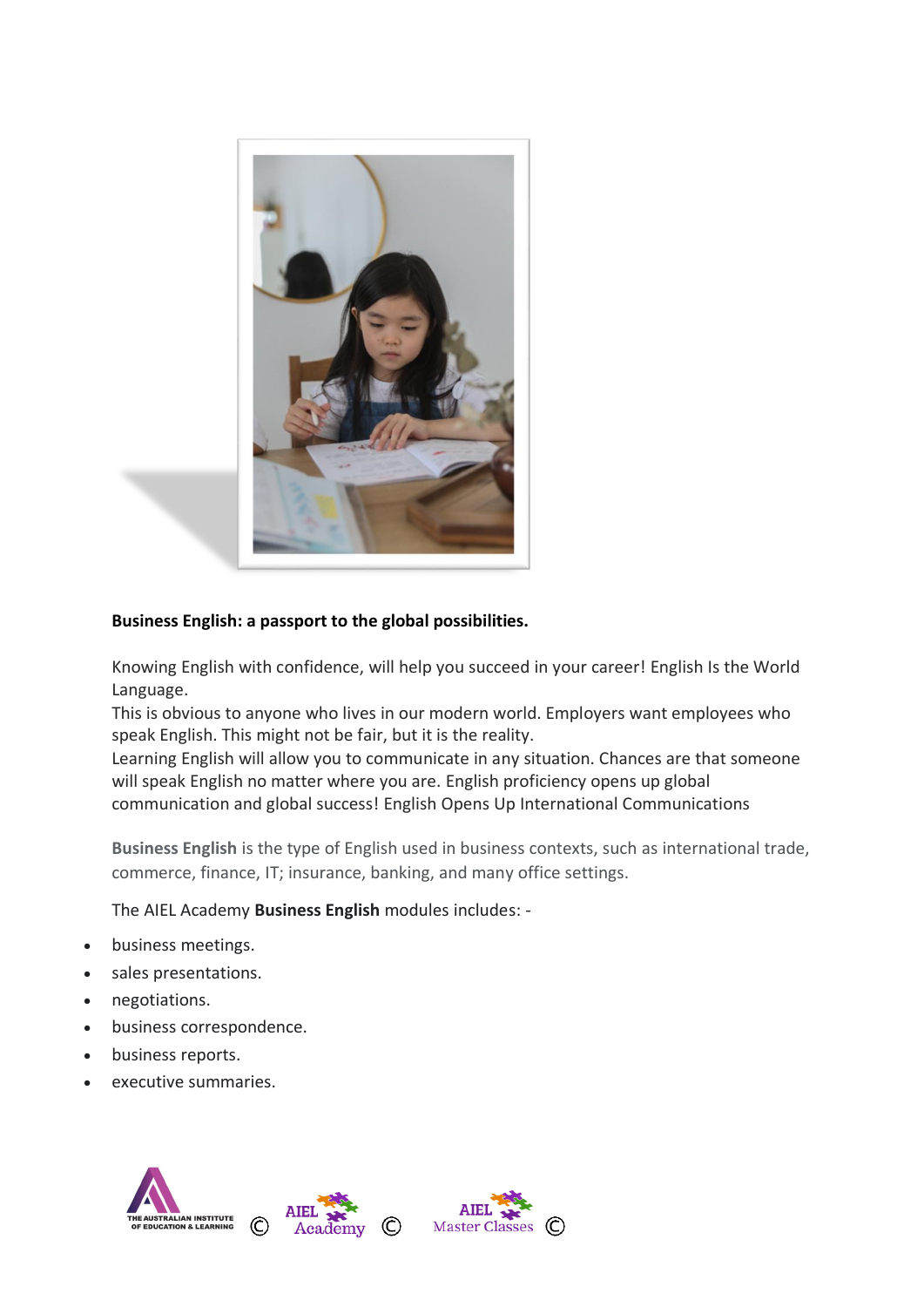Almost all forms of business communication such as emails, presentations, sales and marketing and even corporate legal documentation are now carried out in English. The AIEL Academy Business English courses provide language instruction and training in business communication, including business correspondence, negotiations, formal presentations, informal networking, business vocabulary, report and proposal writing, vocabulary for professional purposes, and reading for professional purposes

English is the most widespread spoken and written language in the world. An estimated 1500 million people speak the language worldwide, out of which only 375 million are native speakers. Over 1 billion people speak it as a foreign language. Let's add you to the numbers!



## **AIEL Academy modules :- Essay Writing at School**

What are the 5 steps to writing an essay?



- 1. Step 1: Prewriting. Before you start writing, you need to decide exactly what you'll write about and do the necessary research. ...
- 2. Step 2: Planning and outlining. ...
- 3. Step 3: Writing a first draft. ...
- 4. Step 4: Redrafting and revising. ...

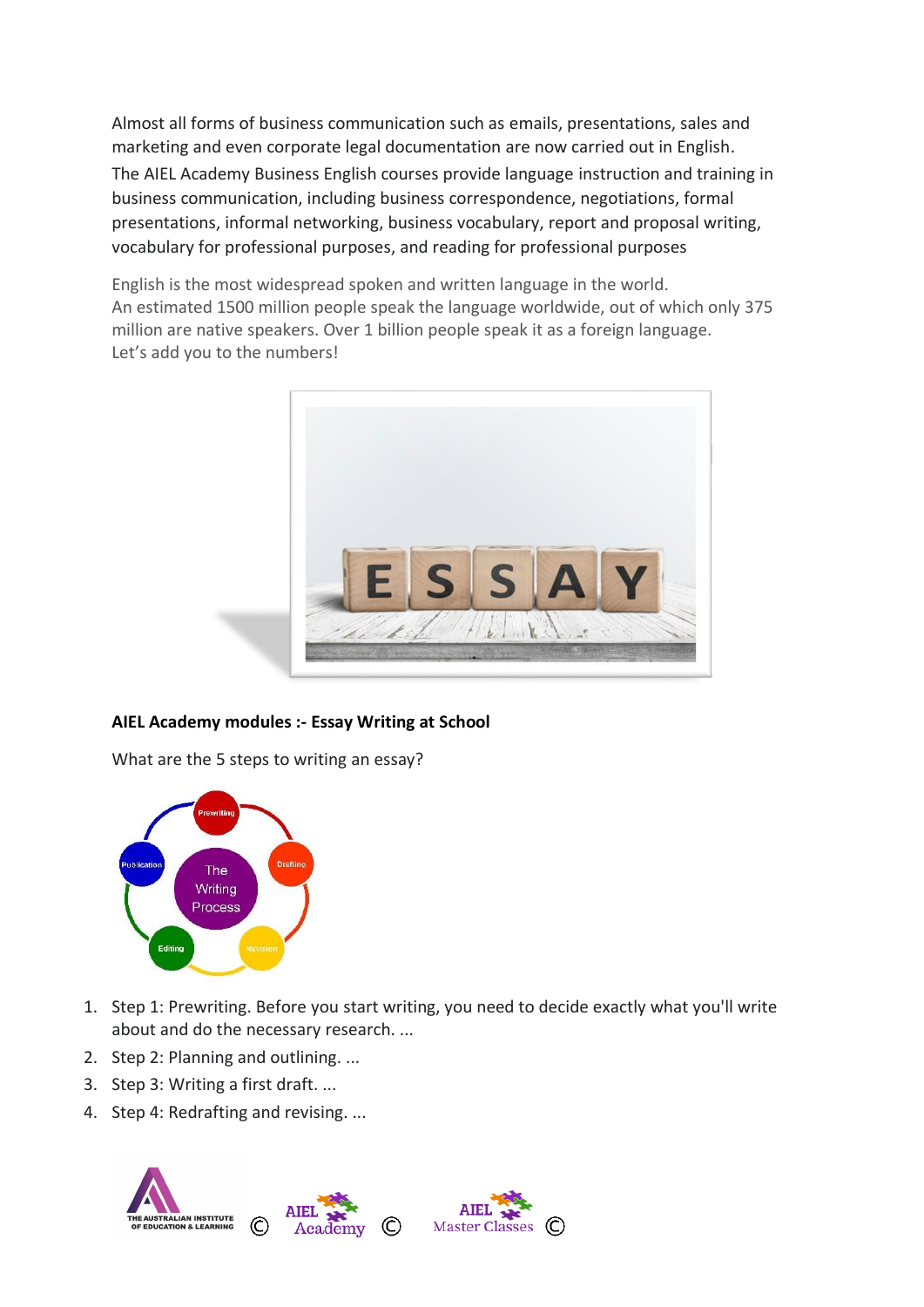5. Step 5: Editing and proofreading.



*Confidence to collaborate in English*

## **AIEL Academy modules :- Essays for University**

# **How to Write an Undergraduate-Level Essay**

- 1. Understand the assignment. Examples.
- 2. Create a preliminary document plan.
- 3. Draft your thesis statement.
- 4. Research your topic. 4a. ...
- 5. Create the final version of your document plan.
- 6. Double-check your research.
- 7. Start writing the first draft.
- 8. Overcoming writer's block.

#### **AIEL Academy modules :- HSC essay writing**

Why do I need to know how to write an HSC essay? Well, it is impossible to go through Year 11 and 12 without writing one.

**An essay,** generally, is an academic piece of work that presents the argument of the author. You are presenting your argument. This could take the form of analysis of a text for English, personal opinion on a contemporary legal issue for Legal Studies. All slightly different, but the same in that it is your thoughts on paper.

When presenting your *argument*, you need a structure. An essay is the standard format (at least for HSC purposes) for presenting arguments. This serves two purposes. One, it organises your argument into logical sections (Intro, Body, Conclusion), which adds to its weight and sophistication (as opposed to, say, a free form extended response). Second, it

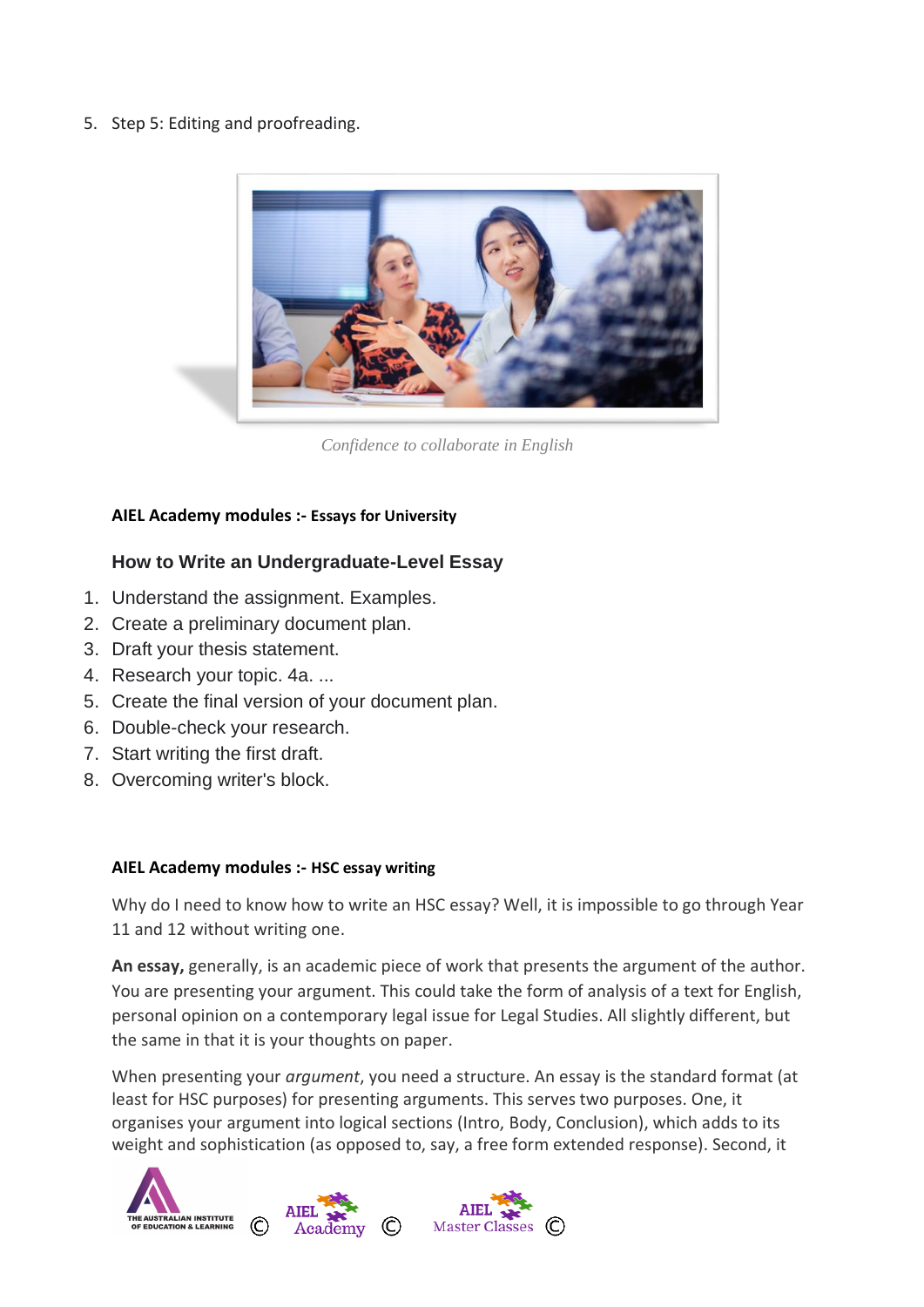provides a standardised format, so that academics can read outside of their subject area and still engage with the text, because they are used to the structure. Module will cover: -

- Thesis Paragraph (Introduction)
- Amplify
- List your Arguments
- Key Statement
- Body Paragraphs
- Motherhood Statement
- Amplification
- Points and Links
- End/Conclusion



#### **AIEL Academy Master Classes**

AIEL Master classes are provided for students who have successfully completed a full set of modules and qualify for a master class with professional's in fields of interest.

An AIEL Master Class is an immersive online experience, which gives everyone the opportunity to learn from best practitioners.

Entrance to all AIEL Master Classes require applications.

Applications will be assessed on the level of English success of everyone applying.

AIEL Master Classes curriculum is designed to be completed between 30-90 days and is broken up into small bite-sized activities with suggested due dates to help you stay accountable to yourself and your goals!!

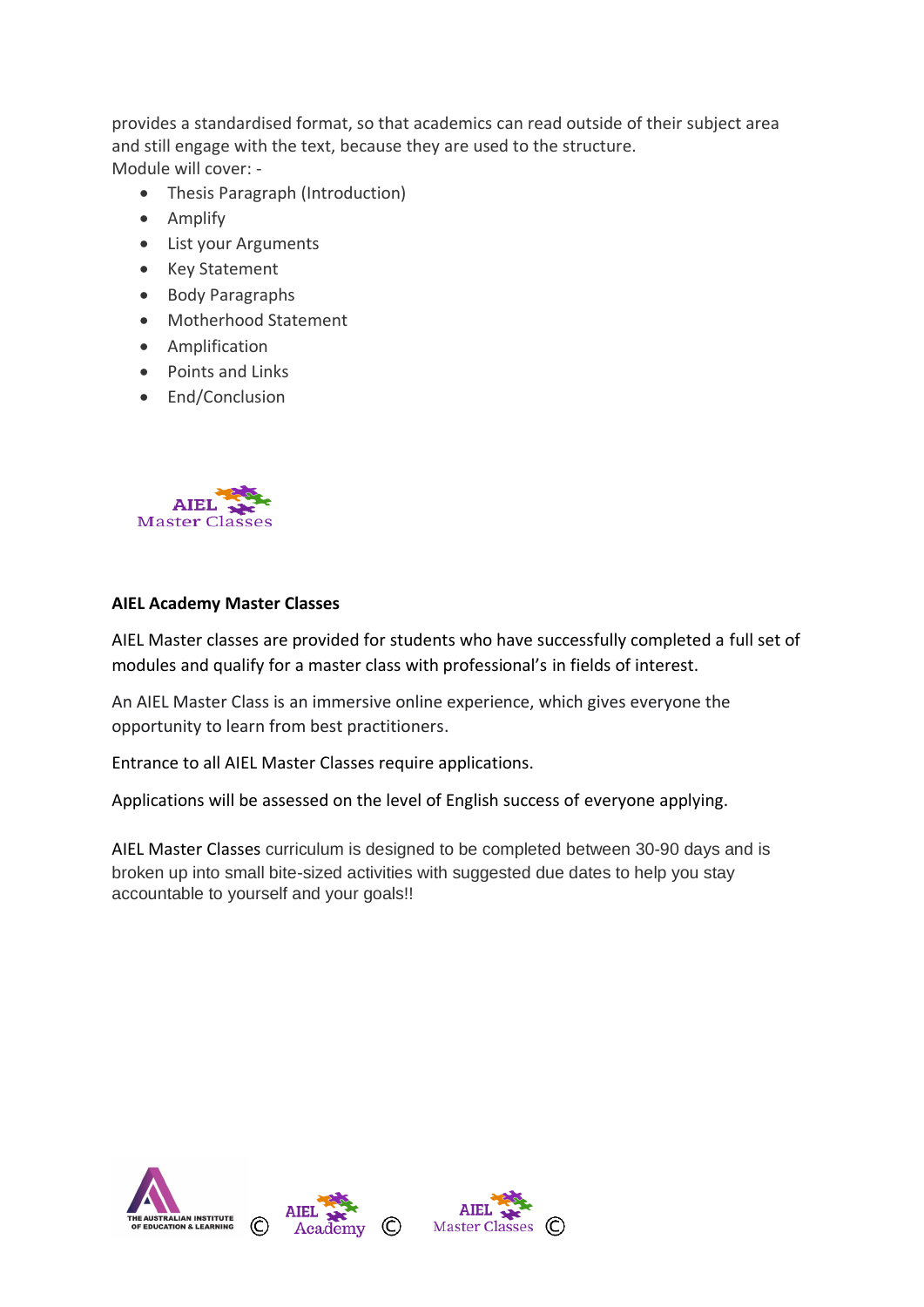

# **School Holiday Short Courses**

AIEL School Holiday Courses are designed to support students already enrolled in the AIEL online education courses.

AIEL School Holiday Courses will support the current termly program.

What to expect!

Students enrolled in AIEL will attend 6 weeks of classes designed to stimulate and engage the learning of English.

Each week one 40-minute lesson is held followed by a tutor session every *second* week.

Activities during class and home tasks will range from online videos, at home assignments, small group activities and a range of tasks that are fun while supporting the learning of English.

Places will be limited to ensure all enrolled students have individual attention and time to engage with the teacher, tutor and each other.

## **Topics will include:**

Grammar – time to explore sentences!

Reading – let's read together!

Writing – So you want to be a writer!

Vocabulary – Grow your bag of words!

# Enroll now - don't miss out!!